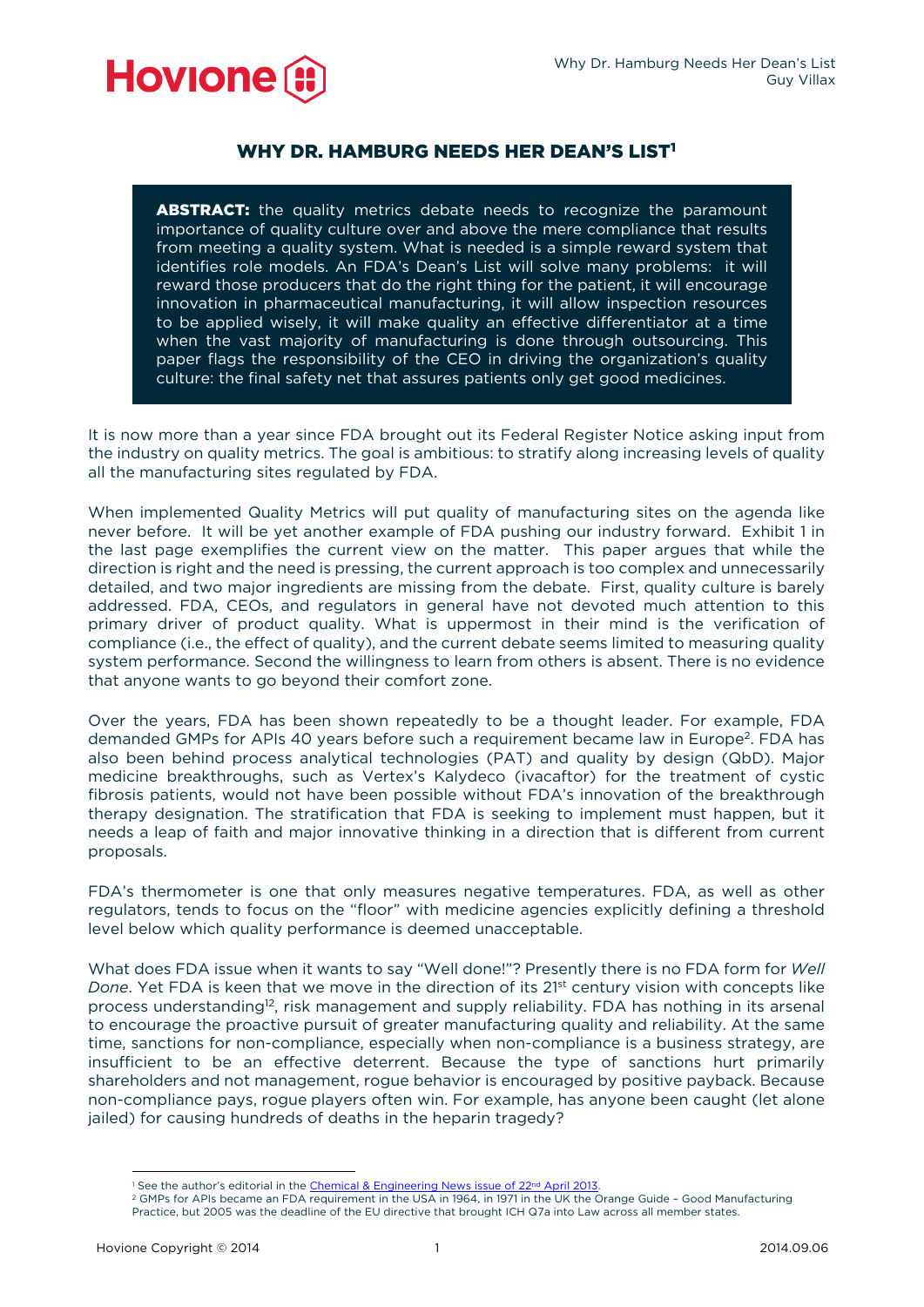

Safety and quality have much in common, with both being crucial aspects of industrial activity. Both depend directly on constant management attention and require the right tone at the top. Yet in terms of metrics, safety is easy (while quality is complex). The number of deaths, lost time due to accidents, the gravity and frequency indices are well-established metrics and are sufficiently comparable across all sectors. What we are trying to measure is simple. Research has also taught us to expect correlations between near-misses and accidents.

### OSHA VPP Star program

The Occupational Safety and Health Administration (OSHA) is the USA's authority that enforces safety and health in the workplace. It performs regular compliance surveillance through surprise inspections. OSHA's voluntary protection program (VPP) $<sup>3</sup>$  rewards workplaces that have</sup> consistently no lost time accidents by removing them from the inspection roster. VPP Star program recognition drives appropriate behaviors—a reduction in insurance premiums is a financial benefit, but paramount is the pride workers have in a safe workplace, and no effort is wasted in maintaining that status.

Just like FDA, OSHA has defined where the "floor" lies. Below such minimum acceptable safety level, sites get closed down and fines are levied. But OSHA's thermometer also measures positive temperatures—the VPP Star program identifies the role models. OSHA thus has a threelevel stratification of the safety performance of all the sites it regulates. The VPP Star program is an effective reward mechanism and a confirmation of a sound and vibrant safety culture.

The metrics used to assess the safety of workplaces exhibit the attributes that FDA is looking for, which include "not amenable to gaming, objective, cross all sectors, are non-intrusive and relevant". It is simple, has virtually no cost and enables the deployment of inspections of resources where they are really needed. The quality metrics currently under discussion involve setting up systems that are complex, require annual data input, need supervision and funding, and will necessarily introduce behaviors focused on improving "the site's position in the league table" rather than just doing the right thing for the patient.

In accidents, harm to the worker is a simple common denominator. No comparable measure exists in quality. All the metrics that have been proposed may be objective and may ultimately correlate with recalls and adverse events, and elegant mathematics may make them comparable across sites and across all sectors of the pharmaceutical industry. Such metrics, however, are unable to measure whether the CEO is really committed to developing and nurturing a quality culture in his or her organization.

Sections 705 and 706 pf the FDA Safety and Innovation Act (FDASIA) mandate that metrics be made available so that FDA can deploy its inspection resources appropriately. It does not say it needs to be complicated or costly, or that FDA cannot get inspiration from an OSHA-type VPP star program. FDA could publish a simple list of manufacturing sites that are role models. When this list is published, FDA will have done enough to define the right behaviors and will have done so at a low cost.

The metrics being discussed tend to focus on all the deciles from the bottom all the way to the top, which is both costly and an unnecessary level of detail. The only stratification the industry has today is a well mapped-out lower level, below which quality is unacceptable. What is needed now is just a definition of an upper level, beyond which the quality performance is in the right direction and deserves recognition and applause (see Figure 1).

 <sup>3</sup> [https://www.osha.gov/dcsp/vpp/all\\_about\\_vpp.html](https://www.osha.gov/dcsp/vpp/all_about_vpp.html)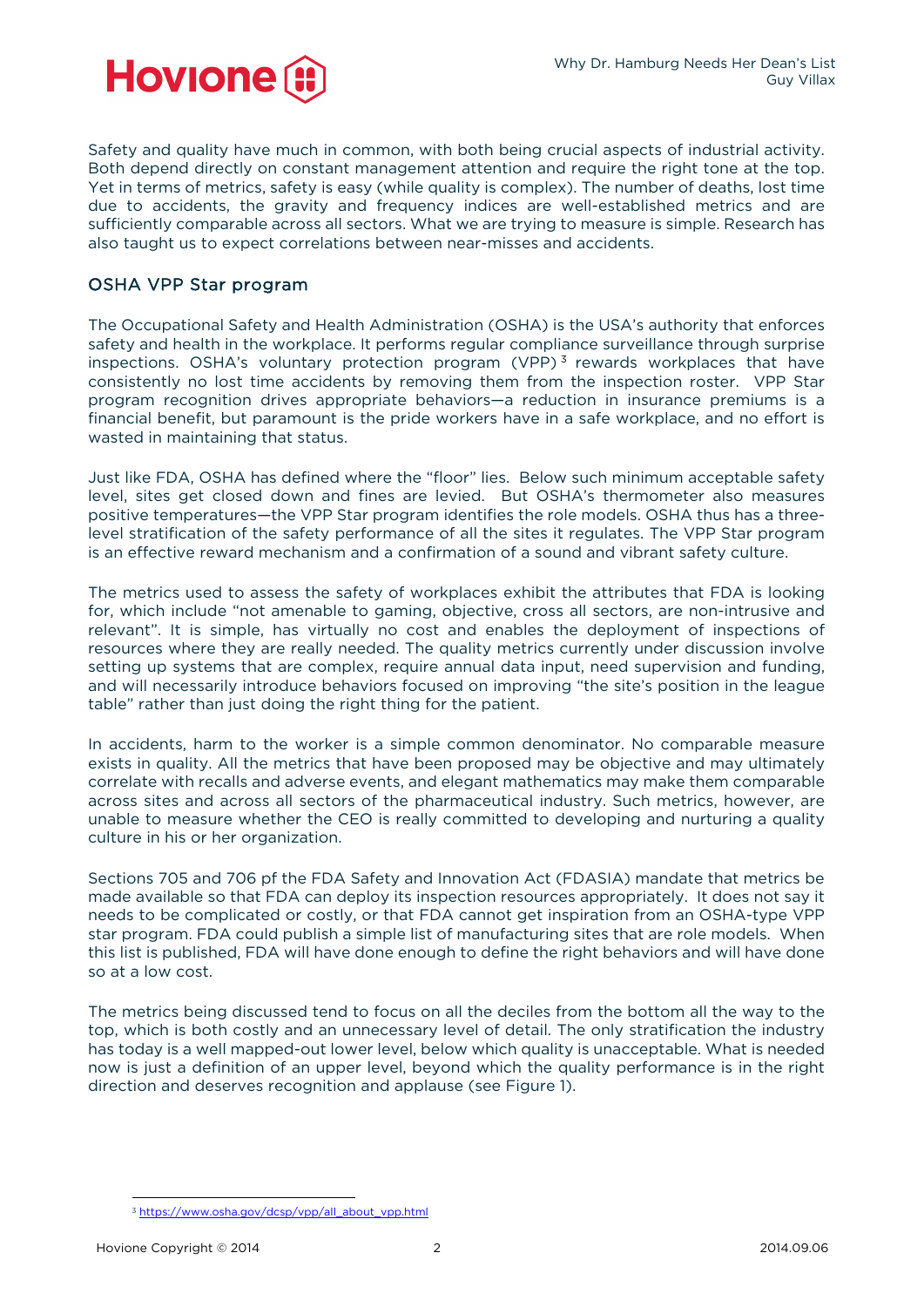

### Commissioner Hamburg's Dean's List

For FDA to establish a stratification of its sites in at least three classes, such as OSHA, it will need to define the border between "being in compliance" and "being ahead." And those sites that make it beyond that threshold join what has been described as Commissioner Hamburg's Dean's List.

Figure 1: Pharmaceutical manufacturing sites stratification by level of compliance.



It is unlikely that the shape of the distribution today approximates a normal distribution because there is nothing defining the right side of the bell shape. Once a driver of behaviors, such as a Dean's List, exists one could expect a normal distribution.

Figure 2: What areas under the curve matter?4

| Costly<br>sanctions<br>region | Red flag<br>regions | <b>Bulk of sites</b><br>are compliant | <b>Motivation</b><br>to-do-better<br>region | Valuable<br>reward<br>region |  |
|-------------------------------|---------------------|---------------------------------------|---------------------------------------------|------------------------------|--|
|                               |                     |                                       |                                             |                              |  |
|                               |                     |                                       |                                             |                              |  |

 <sup>4</sup> Regulators should only be interested at extremes of the distribution: the unacceptable and the role-models – what is in-between is OK so needs no attention. This insight is owed to the late Antonio Borges, Dean of the INSEAD business school for many years, who always reminded his students of the imperative of public recognition of good work. He felt applause had a superior contagious effect in driving the right behaviors. He wanted them to do the same when they led their organizations.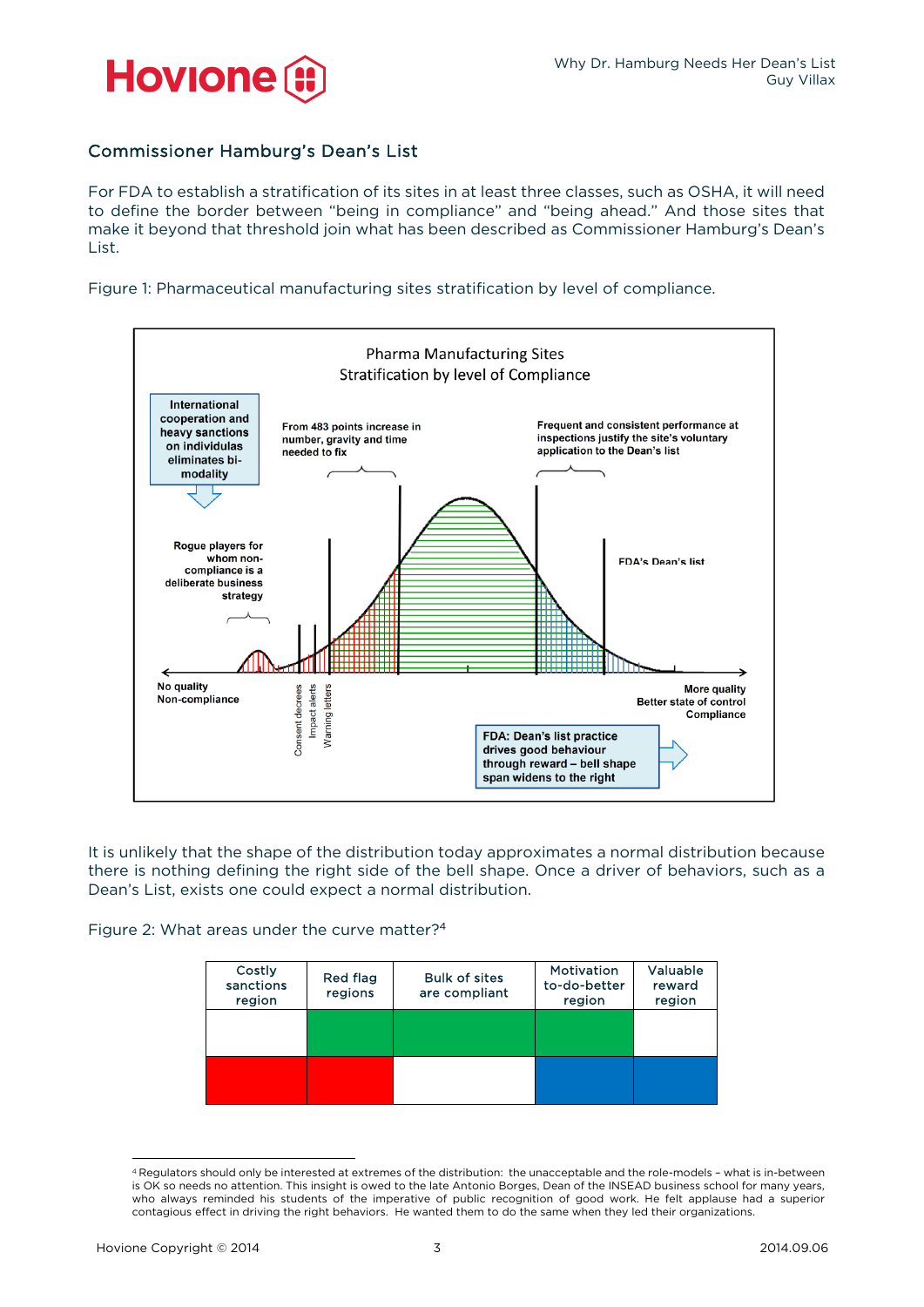

There would be no need for supervision by the regulator if all manufacturing sites were compliant. The reality is very different especially on the left hand side of the curve. A large portion of sites do the bare minimum to remain "approvable" - this is reflected by the high number of manufacturers that avoid client audits. This is the region of weak or no compliance, or where deliberate non-compliance becomes a competitive advantage. Fortunately the regulators focus on this area and exert a healthy tension that ensures no-one stays complacent. However regulators have ignored the blue area thereby failing to reward role-models and also failing to provide drivers for doing better than just "remaining in compliance".

Have any Pharma quality champions been promoted to CEO? Quality is today perceived as a minimum to be met, not as a differentiator at the high end. This state of affairs explains why the efforts to innovate in manufacturing seldom come from Industry. Unlike the regulators in the automobile, aviation, tourism and many other industries ours have done a stellar job at introducing innovation in our manufacturing. This probably came from exasperation from seeing API and tablet producers displaying little initiative to embark in step-changing innovation. FDA in particular has been prolific at shining light of what should making medicines in the 21<sup>st</sup> century look like (see page 1).<sup>5</sup>

Regulators have emphasized compliance to the detriment of quality. They sanction noncompliance but they do not applaud quality. By not rewarding good behavior they ensure that the industry that makes billion dollar bets in Science has conservative risk-averse manufacturers. It is crucial that FDA changes it message so we have a clear inflexion in the drivers of pharmaceutical manufacture.

This paper argues that metrics pulled from a quality system alone will not help define where Commissioner Hamburg's Dean's List starts. The industry and regulators need to start acknowledging that what genuinely assures compliance and then takes an organization to levels of quality beyond the minimum is the organization's quality culture. An organization's quality culture is embedded in the values of the people that make any site function. A quality system will only assure quality if it is backed-up by a well-nurtured quality culture that permeates the entire manufacturing organization. Without a culture of quality, a quality system assures nothing<sup>6</sup>. An article from Fortune magazine, "Dirty Medicine," provides a good description of an organization where incidents of fabrication of compliance evidence were endemic. In other words, in an organization that has no culture of quality, it is not a system of controls and documents that will safeguard quality.

The large number of warning letters and import alerts issued to sites based in India in the last two years may not be statistically significant given the very large number of FDA sites in that country. What is both significant and of concern is that they are all related to data-integrity issues. The chief executive of an Indian drug maker was recently quoted as saying, "When a company is small, it can be managed by strong supervision. As companies get bigger, supervision can break down… You need systems and a culture to maintain proper supervision and we are in that process of growing up, I think".<sup>7</sup> Indian generic companies' grew at a rate so fast that the nurturing of such quality culture needed to be miraculous.

The agency should consider whether an organization that has a culture of fraud instead of a culture of quality can ever be reformed, or whether it should be given a second chance<sup>8</sup>. The

<sup>5</sup> Generalizations are usually dangerous but the author believes that the promised land of QbD in the shape of more freedom over changes has not been seen by many. Yet it exists: in a 2011 full QbD filing Hovione was able to get a 2<sup>nd</sup> site approved

on a CBE30 simply by showing compelling data.<br><sup>6</sup> Readers of Fortune have also seen how greed in the banking industry has drawn circles around compliance officers and their central bank supervisors. These are clear examples of leadership failure as a result of poor values. This trend, in the author's view a sign of Western's society decline, is at odds with the growing demand for transparency in our society where young people give increasing value to doing the right thing.

Reuters, 13 March 2014 - FDA bans imports from Sun Pharma plant in India crackdown. The growth of Indian firms has been spectacular: The author's first job at Hovione in 1984 was selling APIs made in Europe to Indian Pharma companies.<br>8 IPQ - "FDA integrity concerns continue in India as three more firms draw GMP warning letters"- Janua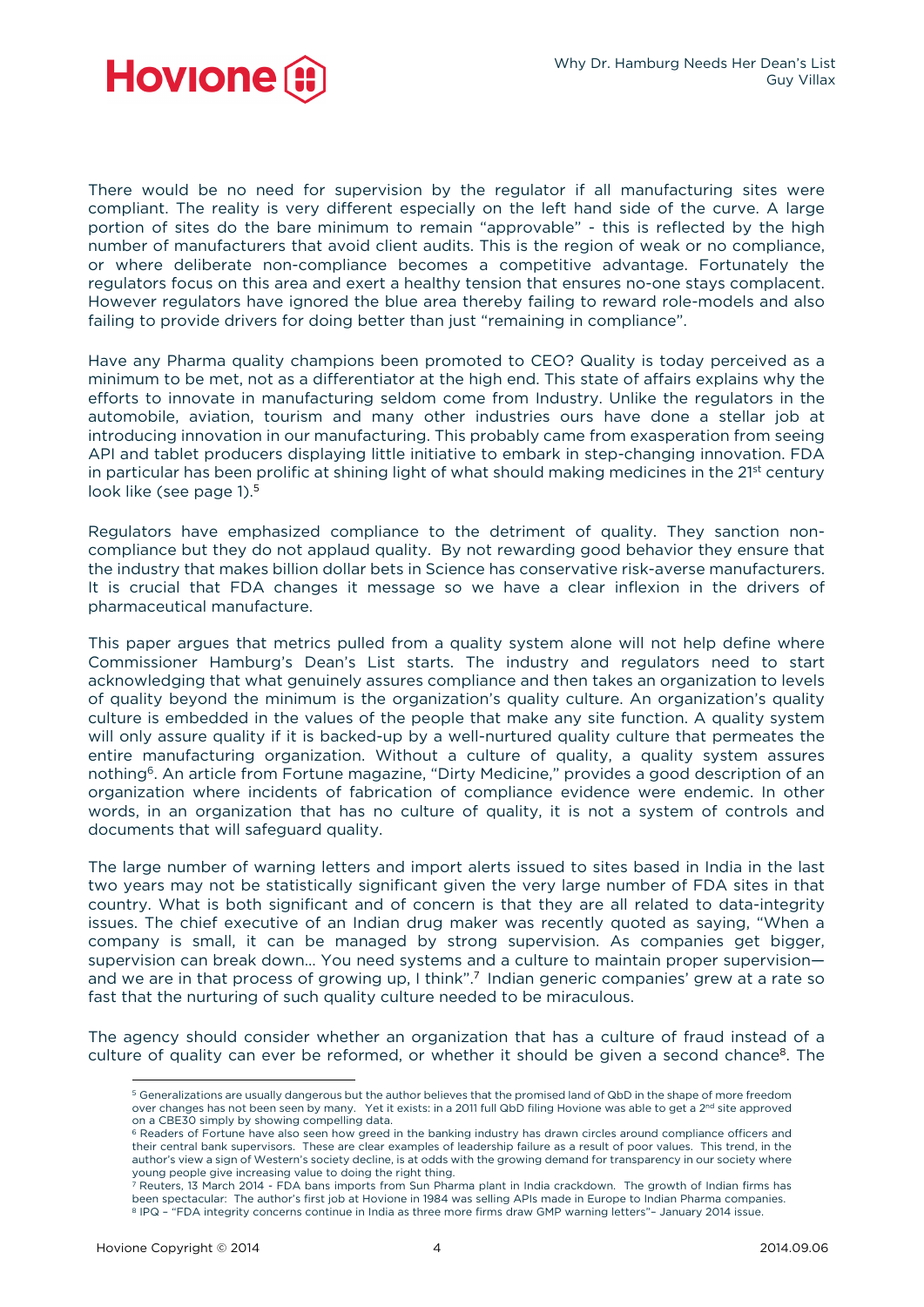

agency should also consider whether drug shortages are not inevitable when unscrupulous companies compete unfairly in the market through systematic non-compliance and destroy the competitiveness of compliant firms. A regulator's job is not limited to the oversight of the quality of drugs. Regulators must take decisive action when non-compliance becomes an obvious competitive advantage that hurts the fabric of the Industry. "A firm can have all the SOPs, systems and controls required but, without a quality culture, product quality and business continuity are not assured"9.

## A culture of quality

A quality culture is not the result of procedures, specifications, audits, a quality unit or enforcement by regulators. Although some of these elements do help establish a quality organization, by themselves, they are insufficient. Henry Ford said, "Quality means doing it right when no one is looking."

#### Is it not time we gave more weight to people and their values than to paperwork?

It is surprising that of the 128 comments to FDA's docket, only Pfizer's refers explicitly to quality culture as preeminent: "The indicators mentioned above are only useful when coupled with a strong quality culture, which we believe is the foundation of consistent quality performance"10.

Those responsible for Pharma manufacturing operations know how complex their activity is, that not all parameters are under their full control, that knowledge is sometimes imperfect and that it may even be lost over the life of a drug – the challenge is such that a quality system alone does not give 100% certainty that all drugs will always be good for the patient. Those that live their responsibility for making good APIs and medicines want to make sure their drugs have a safety net; our safety net is the quality culture we build into our plants. It is the combination of a good quality system and people that display a vibrant quality culture, good science and sound engineering that allow responsible CEOs and boards to sleep at night.

The conditions where a quality culture<sup>11</sup> will develop are likely to include:

- the right tone at the top, a focus on the right values
- a constant display of concern for quality, for putting the patient ahead of everything else
- an organization that consistently "walks the talk"
- an organization with great people skills and strong values
- shareholders who expect more than just financial rewards

The indicators of a strong quality culture include:

- quality-driven productivity brought about by sustained change through the introduction of improvements and innovation
- adoption of and investment in technology including IT to ensure a better state of control over systems and timeliness of event follow-up
- prompt adoption of best practices, promotion of change and continuous improvement in the quality system itself
- pro-active and transparent behavior with regulators leading to a rich relationship with regulators based on dialogue, sound science and mutual respect
- intense participation in the standard setting-process
- good performance in other areas such as safety, business conduct, and sustainability
- low staff rotation

 9 Mary Oates, Vice President, Global Quality Operations, Pfizer Global Manufacturing, November 16 2011 at the APIC Annual Conference in Budapest.

<sup>10</sup> Pfizer's March 13 2013, response to Docket FDA-2013-N-2014

<sup>11</sup> [Hovione's Quality Culture presented at the 2012 APIC Annual Conference](http://go.pardot.com/l/47122/2014-07-29/7pw3?open=http://go.pardot.com/l/47122/2014-09-16/mpjw/47122/16418/APIC_2012___Quality_Culture.pdf)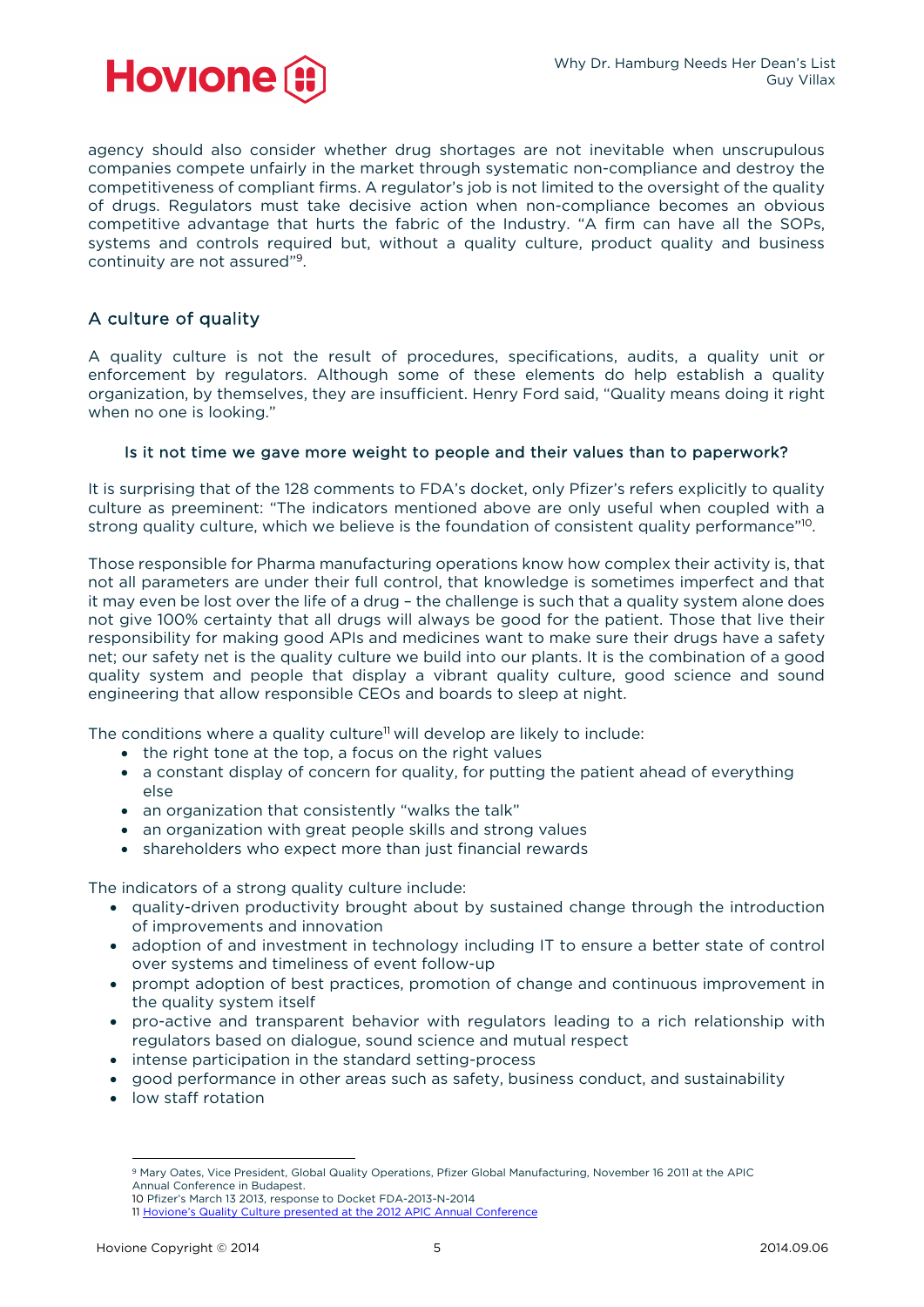

The degree of maturity of the quality culture will correlate directly with the site's quality system in terms of the following journeys:

- an evolving mind-set that accumulates as second nature habits such as deviation recording, change-control, trend analysis, risk management, process understanding12 that defines the space of process capability, and so on
- evolving from a rigid machine organization with inflexible quality systems towards a rationale-based approach that adjusts controls appropriately to each situation

As the quality culture and system of an organization evolve and mature, the cost of quality diminishes and its capability becomes greater and more efficient. Different stages of development of quality systems correlate with different iso-cost curves as per the Figure 3 below.





A company can move from one iso-curve to the other on its left, and become more costeffective, by the introduction of more sophisticated and sensible approaches to quality. It is possible to define that imagine that enhanced process understanding<sup>12</sup> and big data systems and next step-change in pharmaceutical manufacture that will give rise to the next iso-curves to the left. These aspects mirror the maturity of the quality culture in an organization. This approach can help map the progress of a quality culture and could be used to define the criteria and boundaries at the right of the bell shaped curve.

An organization with a sound quality culture is easily recognized as it believes in the following two principles<sup>13</sup>:

<sup>12</sup> Enhanced process understanding at Hovione – see examples.<br><sup>13</sup> To quote a comment from a regulator: "More could perhaps have been made of the importance of risk management and the underpinning principles of product knowledge (how can one make an assessment as to the quality impact of a deviation without knowing the detail of a process and it's variables on the product?) – this is probably the main issue we see on our inspections of QRM systems; poor risk assessments and risk mitigation plans because the foundation of product/process knowledge is absent. This impacts the metrics discussion, as without this underpinning knowledge, a company can't manage its quality system or KPI monitoring effectively, and therefore metrics may be skewed, or the real quality-indicating metrics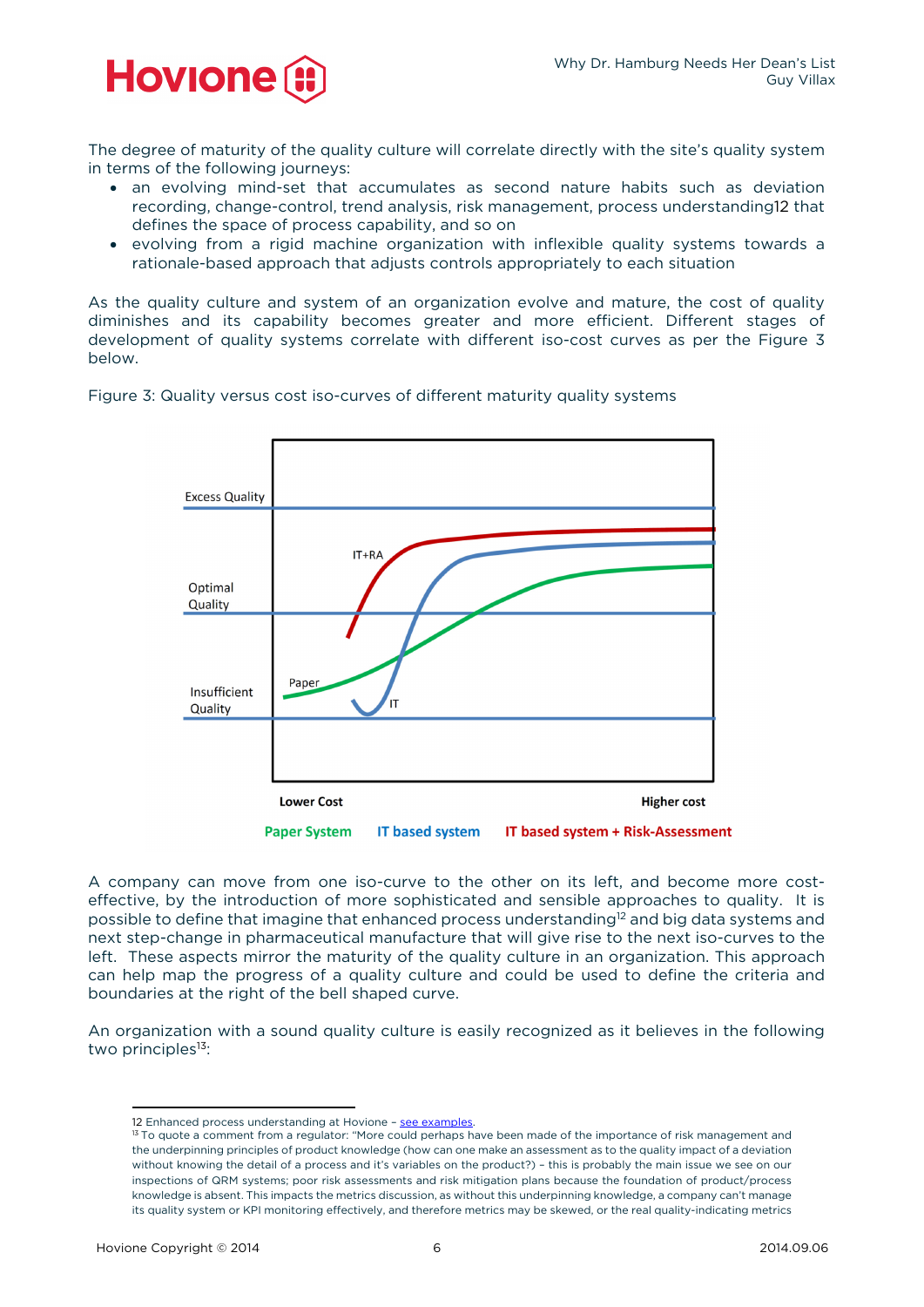

- Product and Process understanding<sup>12</sup> e.g. sufficient depth of science that provides an explanation of why a process deviation has or does not have impact on the quality of the product.
- Sensible business management Too fast growth and operating at the limit of capacity are often triggers of quality issues or of non-compliance. It is obvious that in many Indian generic companies the product portfolio growth outstripped the company's quality system. Senior management failed in its oversight.

The following additional attributes of a manufacturing site could be used by FDA to set the bar for that site to be listed in Commissioner Hamburg's Dean's List:

- a solid track record of consistent good performance at FDA inspections (frequency of successful inspection in the recent past)
- frequency of filings in the recent past that include a growing pattern of QbD approaches and the application of PAT controls
- providing FDA with IT access to perform at any time and in real-time remote inspection of all quality data related to commercial batch manufacturing and release (including seeing deviations, change control and analytical data, and trending thereof, and the measure of timeliness to close events) 14
- allowing FDA inspector training at the site

Most importantly, FDA should add a further element to its compliance inspections. Inspectors should determine the existence and maturity of the quality culture in the inspected site. Simple cross-examination of operators and candid conversations with management at various levels will quickly tell what tone is set at the top, what costs of non-quality are accepted, and how much power the quality assurance department has over budgets, over purchasing or finance departments decisions. An assessment of quality culture should be central to any quality metric assessment—this has to be done by FDA on-site during an inspection.

In lieu of the complex metrics that are being discussed, Industry and FDA could agree on what is the roadmap to reach the Dean's List standard, what are the desired minimum attributes that would allow a site to apply to be invited into the program. It would be up to the site to check whether it meets the criteria, and application would be voluntary. To be accepted as an applicant would require a successful inspection that would assess the maturity of the quality system and the vibrancy of the quality culture.

The accepted applicant status itself will be a great motivator to improve quality performance and inspection readiness, while also having a marketing value. It does not require much additional financial cost to the agency and allows any plant to set its sights on an ambitious goal.

Finally, for those that make it to the Dean's List, FDA needs to go public and be able to say, "Well done!" and publish the names of those sites that made it onto the list. FDA has to decide how it will do this and also how it removes sites form the list (just as the Michelin or Zagat guides give and remove stars to restaurants… and neither justifies it).

Being on this public list of role models does not need to trigger any special treatment as in the case of OSHA's VPP star program. Being listed will be in itself a worthwhile reward. Being listed

 may not be gathered at all. Product/process understanding is an important factor in QbD, but in terms of generics / low profit manufacture, we are looking for is less onerous than the full QbD requirement for design space etc. as in ICH Q8.

Great care needs to be exercised in the use of the term QbD. It is unreasonable to expect the majority of generics manufacturers to 'go back to the drawing board' and implement full QbD design space determination for legacy products of low profit margin. There is a risk that by inferring the need / benefits from QbD we could divert significant company resources away from value-adding activities in the pursuit of a 'pseudo-QbD' approach which ultimately fails. We are also aware of some companies and consultants referring to QbD in terms of 'designing a quality system that works'. This is probably not helpful"

<sup>14</sup> See [Hovione's Navstream](http://go.pardot.com/l/47122/2014-07-29/7pw3?open=http://www.hovione.com/customers) as an example of IT tool for remote inspecting/auditing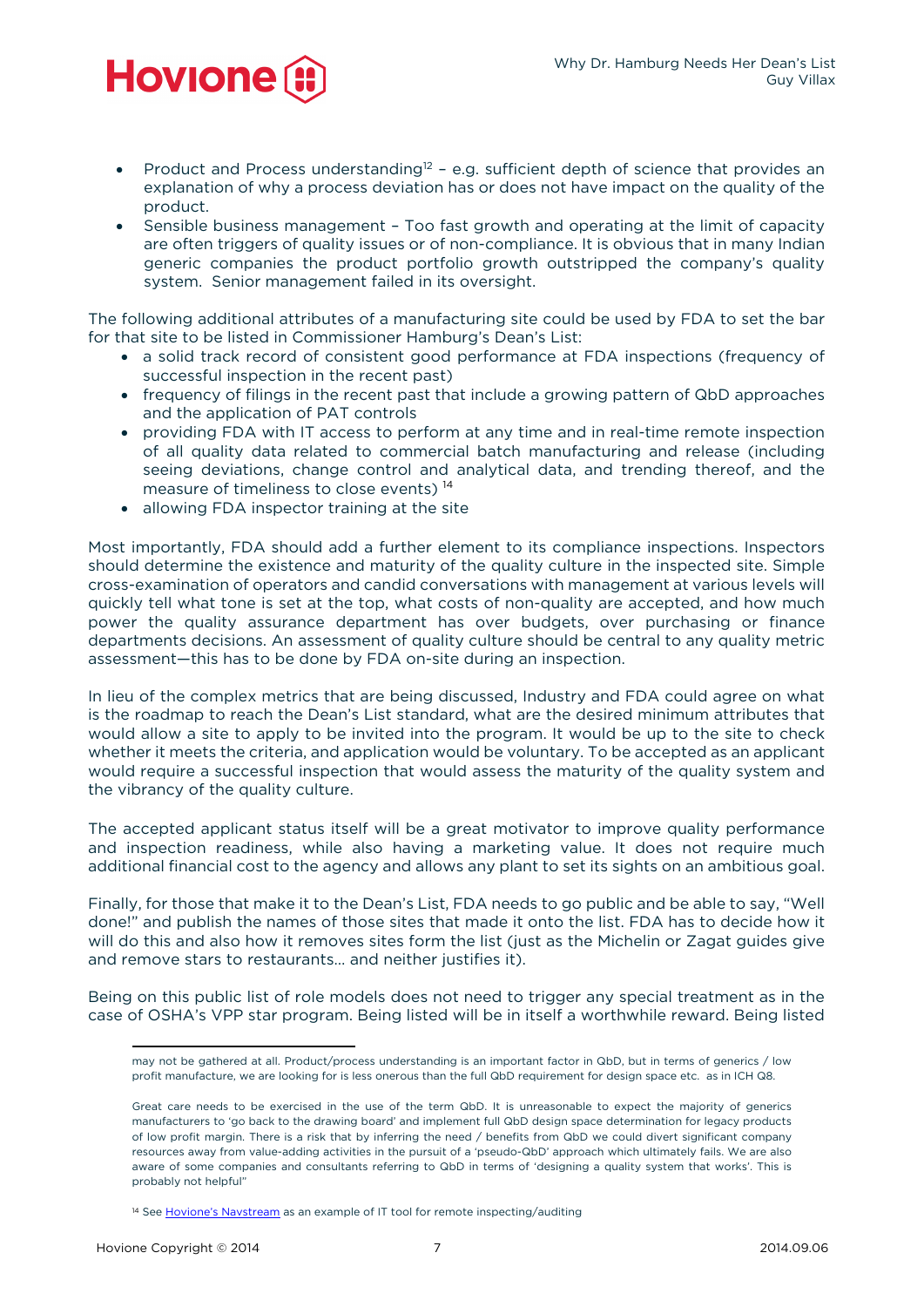

will be a relevant element in FDA's risk-assessment and many NDAs or ANDAs are likely to be approved without PAIs (pre-approval inspections) if their product is produced in a listed site.

FDA needs its best manufacturers to be profitable and to grow. A transparent and public three level stratification of quality performance will enable a better site to charge a price that rewards enhanced quality.

It is disappointing to hear that still many in the pharmaceutical industry believe that a site's quality metrics and ranking should remain confidential. When Deborah Autor of Mylan argued for a site's ranking to be made public at a recent public meeting, other representatives of large multinational companies said that they were completely opposed. This is wrong; transparency underpins the 21<sup>st</sup> century. Our industry needs to change.

Of course none of what is being proposed is in FDA's comfort zone but as the breakthrough therapy designation and other examples illustrate FDA's greatest accomplishments happen when it innovates.

Guy Villax 6th September 2014

This paper is a long version of the article *A case for an FDA's Dean's List* that was published in the September CPhI supplement of Pharmaceutical Technology North America and includes new insights and more detailed arguments about the importance of quality culture.